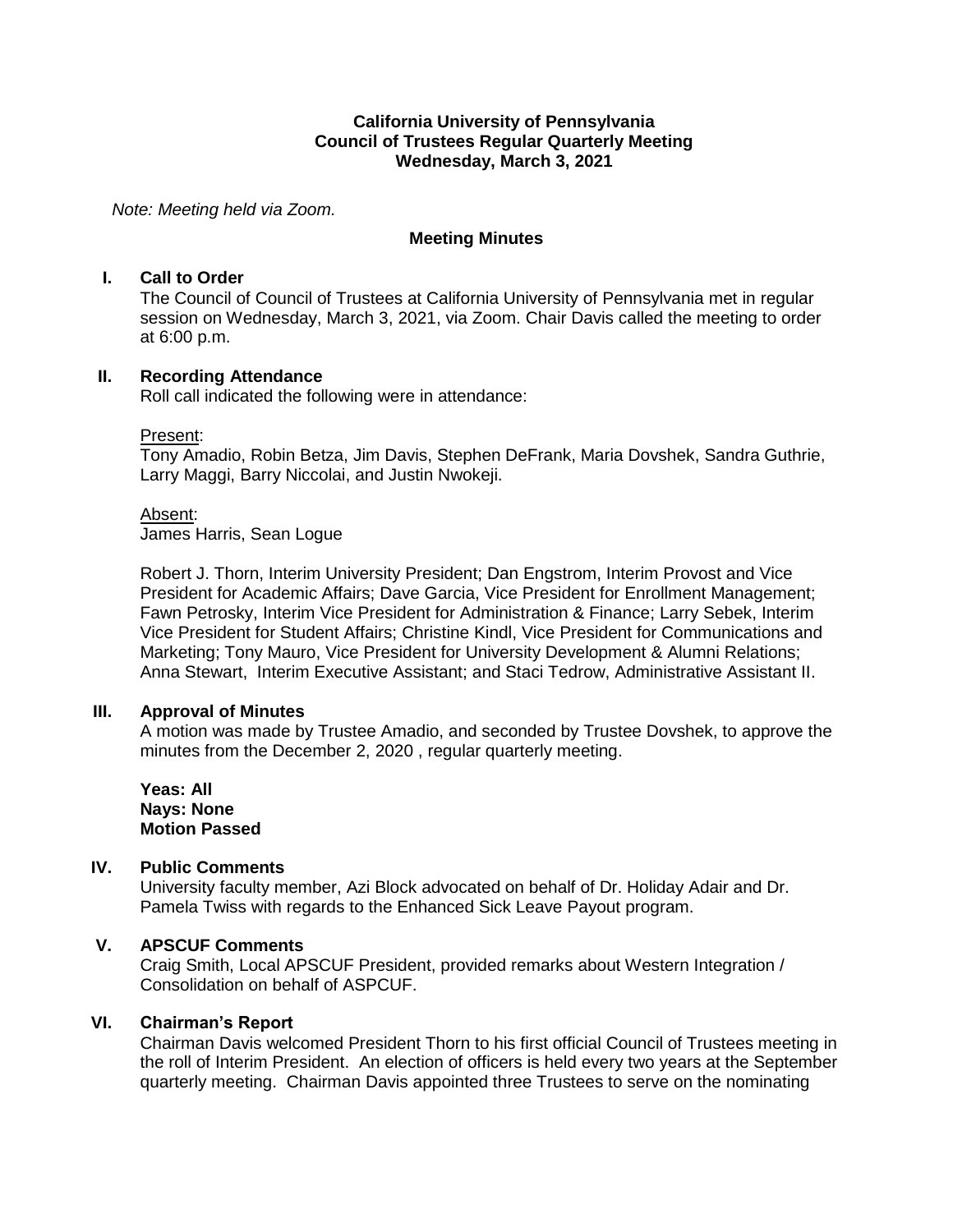committee: Tony Amadio, Robin Betza, and Stephen DeFrank. The nominating committee will report the nominees for the respective officers at the June quarterly meeting.

#### **VII. PACT Update**

Trustee DeFrank provided a PACT update.

#### **VIII. University President's Report**

President Thorn gave a report which included updates on the following:

- Spring 2021 Opening
- Intercollegiate Spring Sports
- COVID testing
- Plans for Fall 2021
- Diversity, Equity Inclusion
- Western Integration

#### **IX. Committee Reports**

#### **A. Academic Affairs**

#### **1. Quarterly Update**

Interim Provost Engstrom introduced Kristen Majocha, dean of the College of Education and Liberal Arts. Dean Majocha updated trustees on the Art Jewelry Forum, Research Series, Black History Month, Women's History Month, and the Community Engagement Program. Dean Majocha also reported faculty involvement in these projects.

#### **B. Enrollment Management**

#### **1. Quarterly Update**

Vice President Garcia reported on the following:

- Spring 2021 and Fall 2021 Enrollment: A 3.15% enrollment decrease (combined undergraduate and graduate) for Spring 2021. He also reported for Fall 2021, a 1% increase in application, a 16% increase in completed applications, a 25% increase in accepted students and a 15% decrease in paid deposits (this number will increase as it is early in the process).
- FAFSA: 39.9% increase in seniors completing FAFSA (from October, 2020 until February, 2021) and a decrease of 9.2% year over year.
- CARES Act II: \$2,213.038 will be distributed to 3283 students.
- Educational Alliance: Reported on current corporate and community partners and pending partnerships.
- California was named a 2020-2021 Military Friendly School.

#### **C. Administration and Finance**

#### **1. Quarterly Contracts and Purchases (Action Item)**

A motion was made by Trustee Niccolai, and seconded by Trustee Amadio, to approve the contracts and purchases for the period of October 21, 2020 through January 20, 2021, negotiated and/or awarded by the University. A roll call vote was taken.

**Yeas: All Nays: None Motion Passed**